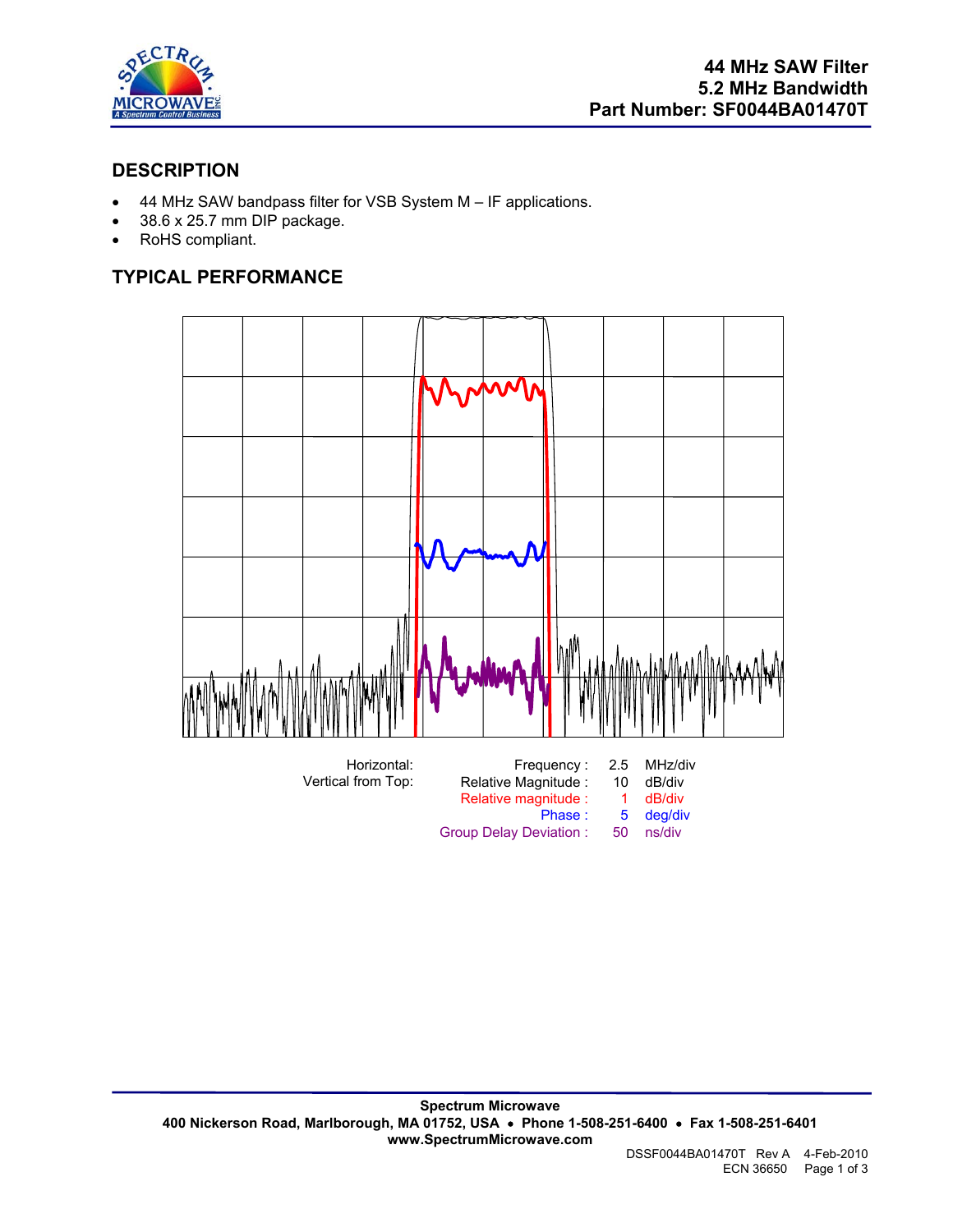

### **SPECIFICATION**

| <b>Parameter</b>                            | Min   | <b>Typ</b> | <b>Max</b> | <b>Units</b> |
|---------------------------------------------|-------|------------|------------|--------------|
| F visual                                    |       | 45.75      |            | <b>MHz</b>   |
| F color                                     |       | 42.17      |            | <b>MHz</b>   |
| F audio                                     |       | 41.25      |            | <b>MHz</b>   |
| Center Frequency (Fc, nominal) <sup>1</sup> |       | 43.85      |            | <b>MHz</b>   |
| <b>Insertion Loss</b>                       | 27    | 28.5       | 30         | dВ           |
| Lower 1 dB Band Edge                        |       | 41.18      | 41.25      | <b>MHz</b>   |
| Upper 1 dB Band Edge                        | 46.45 | 46.47      |            | <b>MHz</b>   |
| Passband Ripple (41.35 to 46.35 MHz)        |       | 0.5        | 0.6        | dB           |
| Phase Deviation (41.25 to 46.5 MHz)         |       | 3          | 5          | deg p-p      |
| Group Delay Ripple (41.25 to 46.5 MHz)      |       | 55         | 70         | ns p-p       |
| Rejection (20 to 39.8 MHz)                  | 50    | 55         |            | dB           |
| Rejection (39.8 to 40.75 MHz)               | 45    | 50         |            | dB           |
| Rejection (47.0 to 47.25 MHz)               | 50    | 55         |            | dB           |
| Rejection (48.0 to 80.0 MHz)                | 50    | 55         |            | dB           |
| 2T K Factor                                 |       | 0.6        |            | $\%$         |
| Pulse to Bar Ratio                          |       | 3          |            | %            |
| <b>Absolute Delay</b>                       | 4     | 4.41       | 5          | <b>us</b>    |
| Ambient Temperature (Tref)                  |       | 25         |            | $^{\circ}$ C |
| Source/Load Impedance                       |       | 50         |            | Ω            |

Notes: 1. Average of lower & upper 3 dB frequencies.

2. Typical change of filter frequency response with temperature is Δf = (T-T<sub>ref</sub>)\*Tc\*Fc, in ppm.

#### **MAXIMUM RATINGS**

| Parameter                                              |     |     | vlax                     | umre   |
|--------------------------------------------------------|-----|-----|--------------------------|--------|
| Storage Temperature Range                              | -40 | 25  | 85                       | $\sim$ |
| Temperature Coefficient of Frequency (Tc) <sup>2</sup> |     | -94 | $\overline{\phantom{0}}$ | ppm/°C |
| Input Power Level                                      | -   |     |                          | dBm    |

### **MATCHING CIRCUIT**



Note: External matching components are not required.